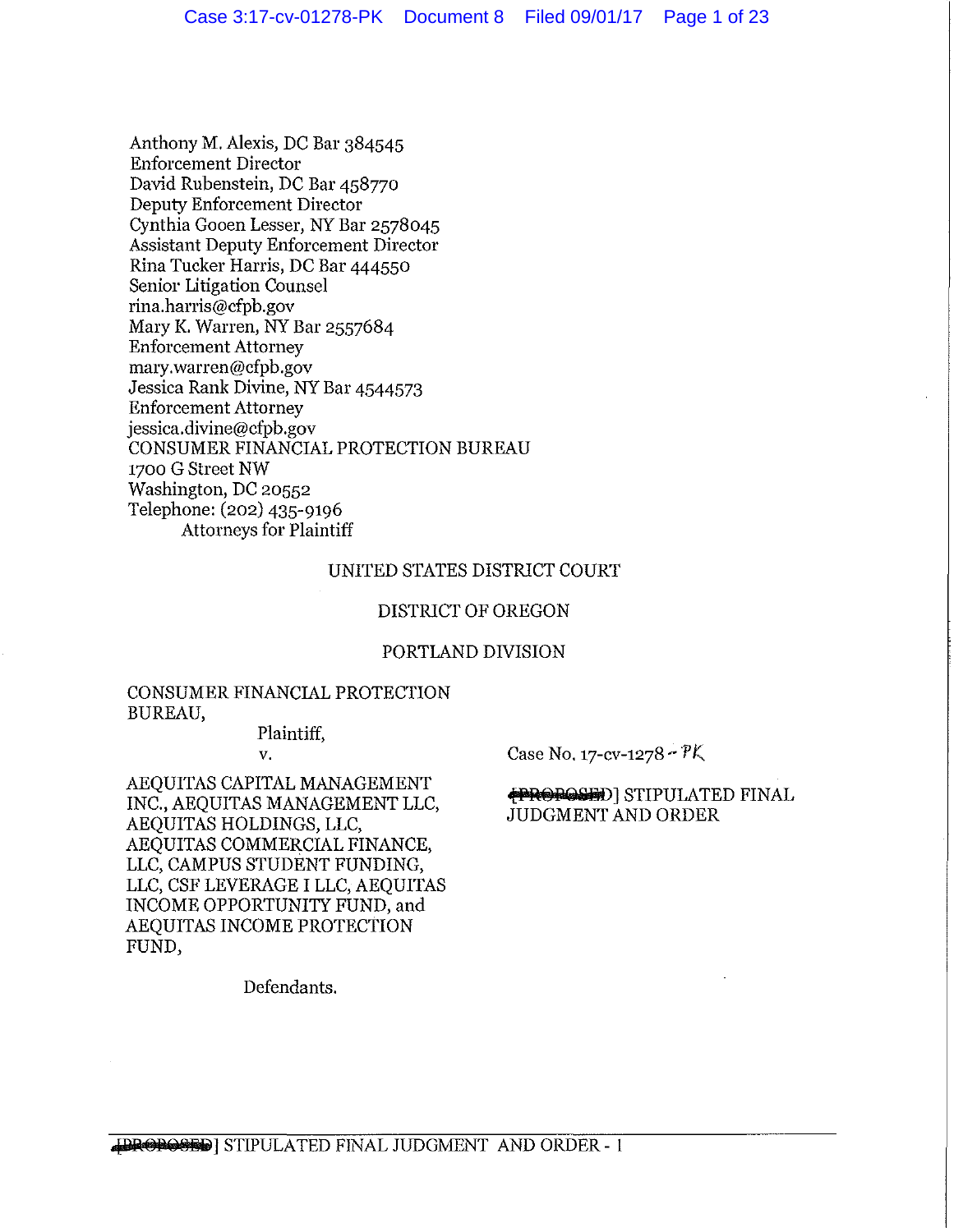The Consumer Financial Protection Bureau (Bureau) commenced this civil action on August 17, 2017 to obtain consumer redress, injunctive relief, and other relief, from the Defendants. The Complaint alleges violations of§§ 1031(a) and 1036(a)(1) of the Consumer Financial Protection Act of 2010, 12 U.S.C. §§ 5531(a), 5536(a)(1) in connection with Defendants' funding, purchasing, and maintaining loans made to students at Corinthian Colleges, Inc. (Corinthian). Specifically, the Complaint alleges Defendants funded and maintained the private student loan program offered to . Corinthian students as part of a scheme to allow Corinthian to present a façade of compliance with federal laws requiring that a certain portion of a for-profit school's revenue come from sources other than federal student aid. The Complaint also alleges that Defendants profited from this scheme, and in doing so, took unreasonable advantage of Corinthian's student borrowers who were unaware of the scheme associated with this loan program, and therefore were unable to protect their interests in taking out such loans.

The Securities and Exchange Commission commenced the Receivership Action in this Court on March 10, 2016 to, among other things, obtain injunctive relief against Defendants for violation of certain federal securities laws, and place Defendants and certain other related parties in receivership for purposes of orderly liquidation. The Court entered a preliminary injunction against Defendants on March 14, 2016, and by Order dated April 14, 2016 (Receivership Order) appointed the Receiver for Defendants and certain other related parties. Pursuant to the Receivership Order, the Receiver has the power and authority to enter into this Stipulated Final Judgment and Order (Order) and to perform certain duties set forth in this Order during the pendency of the Receivership.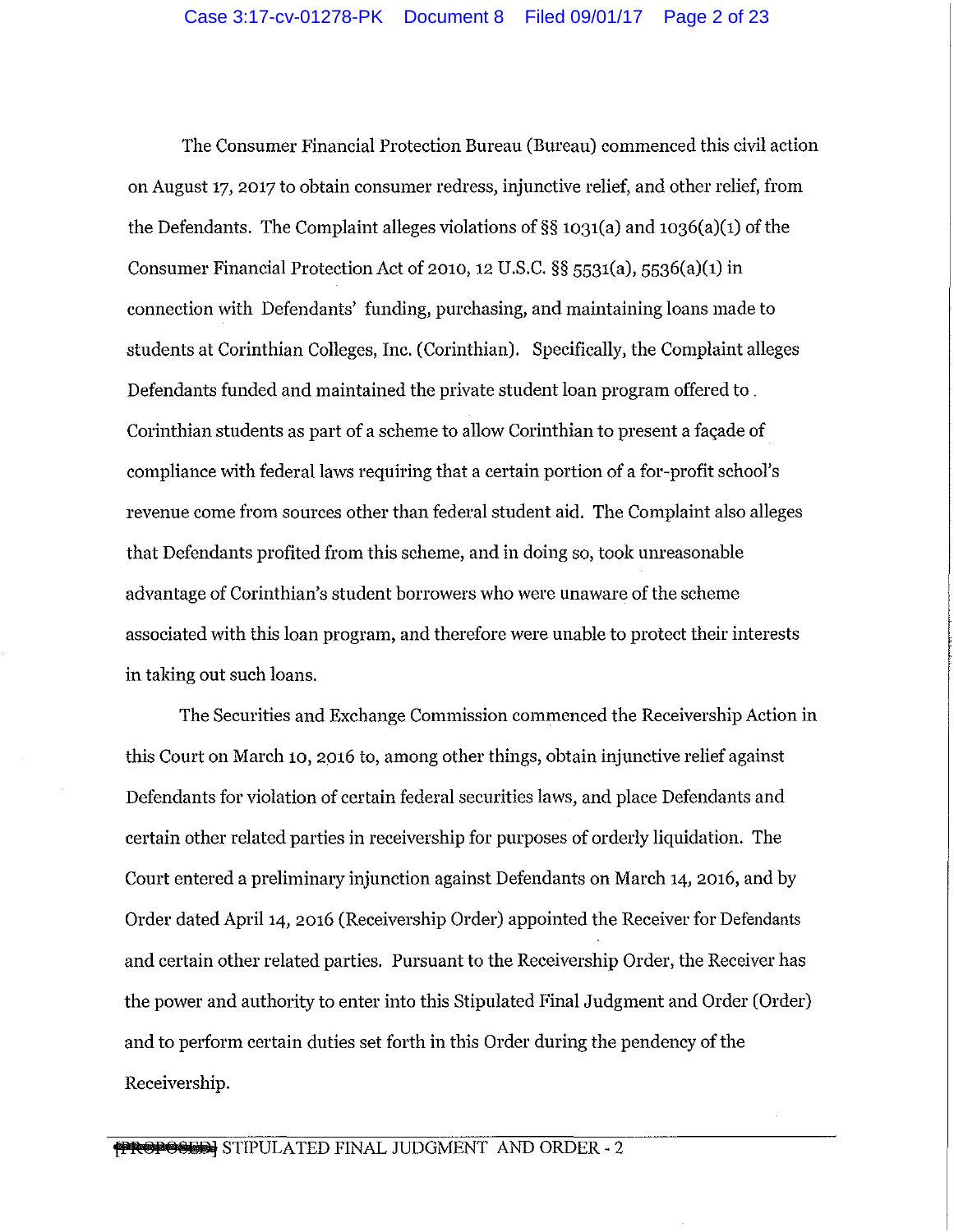The parties, by and through respective counsel, have requested the Court to enter this Order to resolve all matters in dispute arising from the conduct alleged in the Complaint.

# **I. FINDINGS**

1. This Court has jurisdiction over the parties and the subject matter of this action.

2. The parties agree to entry of this Order to settle and resolve all matters in dispute arising from the conduct of Defendants alleged in the Complaint.

3. The Bureau makes no allegations against the Receiver, but only against Defendants. The Receiver is obligated under this Order for the sole purpose of acting on behalf of the Defendants to grant certain monetary relief from the assets of the Receivership and to perform certain obligations to the Bureau set forth in this Order. Defendants neither admit nor deny any allegation in the Complaint, except that for purposes of this Order, Defendants admit the facts necessary to establish the Comt's jurisdiction over Defendants and the subject matter of this action.

4. The loan reductions, discharges and cancellations described in this judgment are based on alleged infirmities that relate back to the original sale of educational services by Corinthian and are for the purpose of correcting these alleged unlawful business practices by the Defendants, including alleged unfair, deceptive, and abusive acts and practices.

5. Defendants waive service under Rule 4( d) of the Federal Rules of Civil Procedure and waive all rights to seek judicial review or otherwise challenge or contest the validity of this Order. Defendants also waive any claims that they may have under the Equal Access to Justice Act, 28 U.S.C. § 2412, concerning the prosecution of this action to the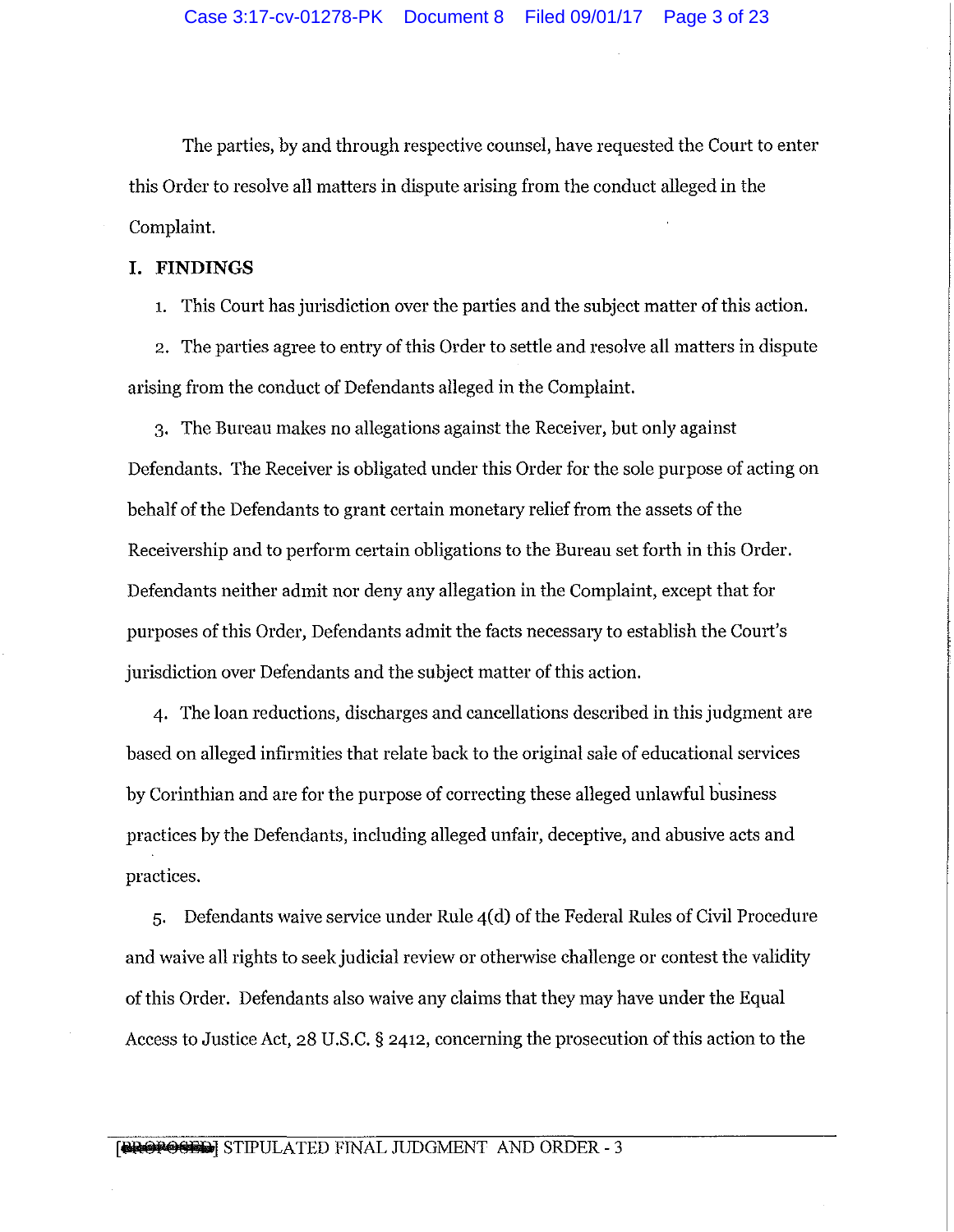date of this Order. Each party will bear its own costs and expenses, including, without limitation, attorneys' fees.

6. Entry of this Order is in the public interest.

## **II. DEFINITIONS**

7. "Affected Consumers" means all consumers who were Borrowers of Aequitas Genesis Loans and have remaining unpaid amounts on such loans as of the Record Date.

8. "Active Aequitas Genesis Loans" means, as of the Record Date, all Aequitas Genesis Loans, with the exception of Defaulted Genesis Loans and Aequitas Closed School Loans.

9. "Defendants" means Aequitas Capital Management Inc., Aequitas Management LLC, Aequitas Holdings LLC, Aequitas Commercial Finance LLC, Campus Student Funding LLC, CSF Leverage I LLC, Aequitas Income Opportunity Fund, and Aequitas Income Protection Fund, as named in the Complaint.

10. "Aequitas Genesis Loan" means any private student loan referred to in the Complaint as either a Genesis loan or EducationPlus loan, which was made to a Borrower to pay for tuition, cost of living expenses and/or fees to attend a Corinthian school, and which as of the Record Date still has an outstanding balance on the books and records of Defendants in the possession of the Receiver (or on the books and records of servicers of said loans).

11. "Borrower" means a consumer who was a borrower of an Aequitas Genesis Loan, and his/her/its successors or assigns.

12. "Closed School Loan" means an Aequitas Genesis Loan to a Borrower who did not graduate or complete his/her course work and who (a) attended one of the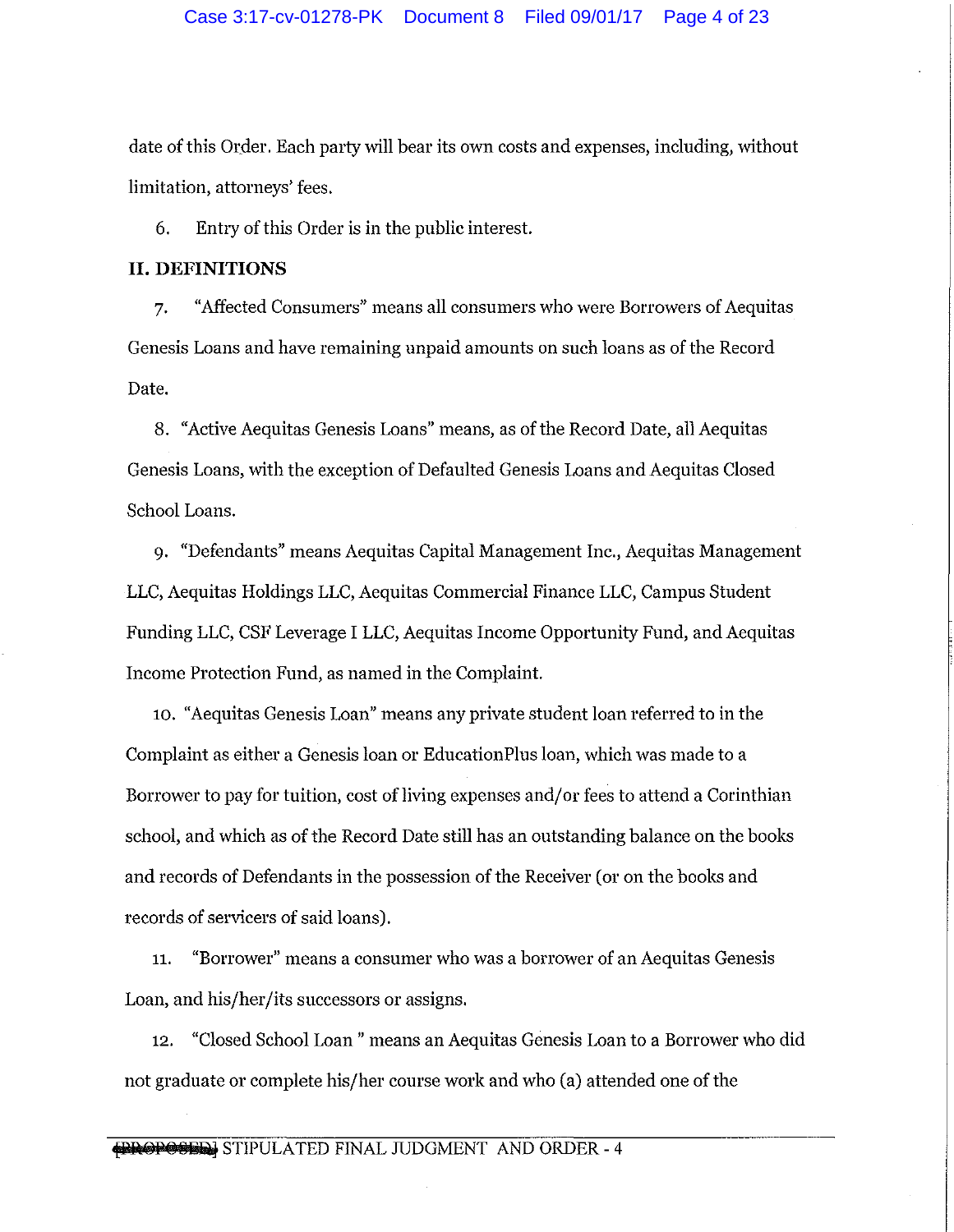Corinthian schools that Corinthian announced on April 27, 2015 would be closed (listed on Schedule 1 to this Order) and was either attending such school when it closed or withdrew from such school on or after June 1, 2014, or (b) attended one of the Corinthian schools sold to Zenith (listed on Schedule 2 to this Order) and whose loan is included on a list agreed upon between the Receiver and the Bureau prior to the filing of the Complaint.

13. "Defaulted Aequitas Genesis Loan" means an Aequitas Genesis Loan that is 270 days or more past due, charged off, or cancelled as of the Record Date.

14. "Current Payment Amount" is the monthly payment amount designated for each Active Aequitas Genesis Loan in order to keep the account current and nondelinquent.

15. "Effective Date" means the date on which this Order is entered on the docket.

16. "Enforcement Director" means the Assistant Director of the Office of Enforcement for the Consumer Financial Protection Bureau, or his or her delegate.

17. "Re-Amortization Payment Amount" is a new payment amount per month for each Active Aequitas Genesis Loan, calculated based on the principal reduction provided for in paragraph 32 as of the Effective Date such that the Active Aequitas Genesis Loan will be fully paid if the Re-Amortization Payment Amount is paid by the Borrower each month on time, by the end of that loan's actual or, in the case of loans that have ever been in or are currently in a forbearance plan, estimated remaining term.

18. "Receiver" means Ronald Greenspan, receiver of Aequitas, named as such in the Receivership Order, or any other receiver that is appointed by a superseding order in the same litigation.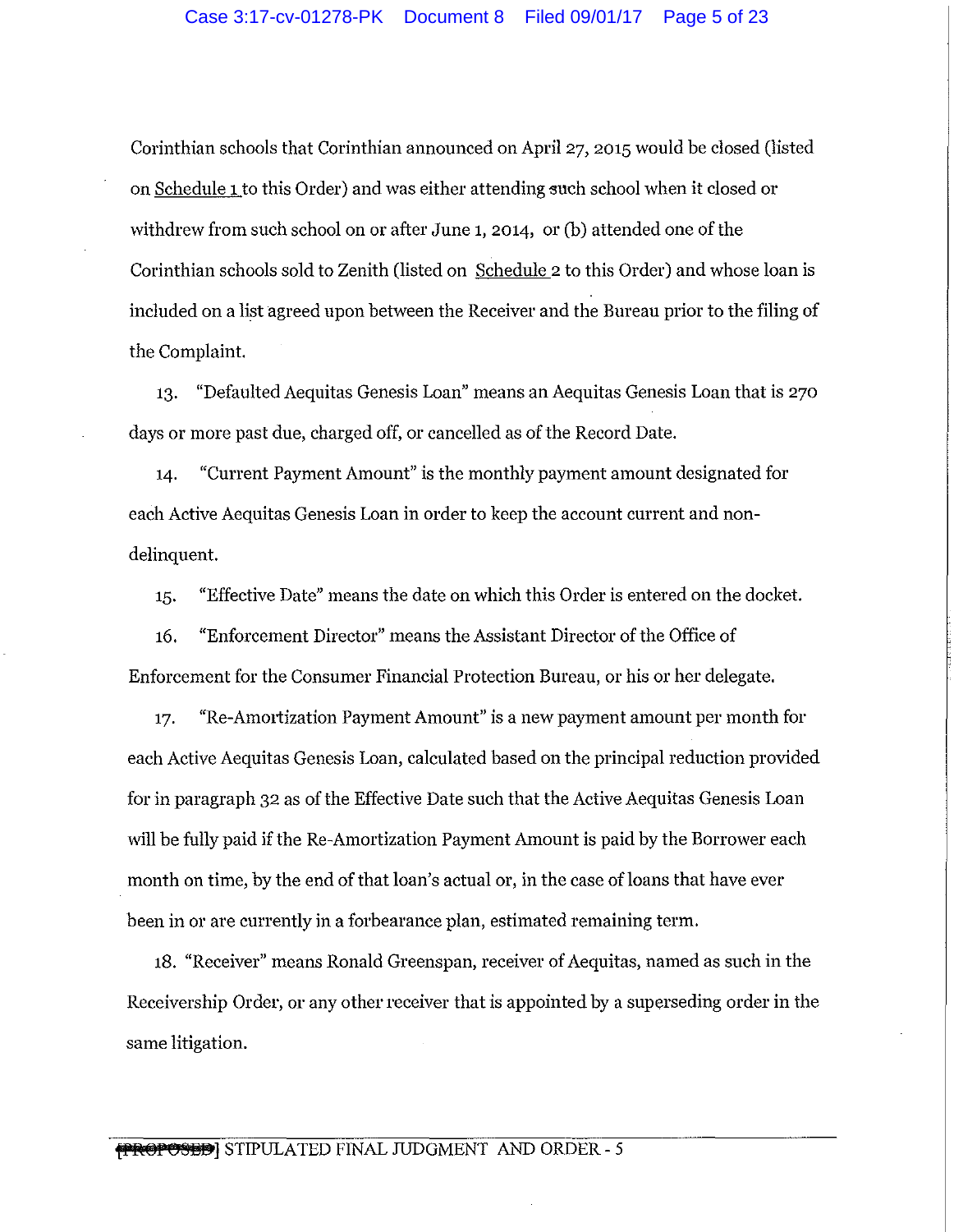19. "Receivership Action" means the matter of *SEC v. Aequitas Management, LLC, et al.,* No. 3:16-cv-438(PK) (D. Or.).

20. "Receivership Order" means the Order Appointing Receiver, ECF No. 156, *SEC v. Aequitas Management, LLC, et al., No.* 3:16-cv-438(PK) (D. Or. Apr. 14, 2016).

21. "Record Date" means March 31, 2017.

22. "Retained Personnel" means the agents of the Receiver, as defined by the Receivership Order.

**III. ORDER** 

# **A. CONDUCT PROVISIONS**

## **IT IS HEREBY ORDERED** as follows:

23. Defendants and their respective officers, agents, servants, employees and attorneys, who have actual notice of this Order, whether acting directly or indirectly, may not violate §§ 1031 and 1036 of the CFPA, 12 U.S.C. §§ 5531, 5536, including by engaging in abusive acts or practices in connection with lending to students of for-profit schools.

24. Within 30 days of the Effective Date, Defendants, or the Receiver on behalf of Defendants, shall obtain the following reports from servicers currently servicing the Aequitas Genesis Loans, with data as of the Record Date. Upon obtaining such reports, the Defendants or the Receiver on behalf of the Defendants shall provide copies of them to the Bureau. The following reports are to be obtained, to the extent the specified loanlevel data are available:

a. a report of all Aequitas Genesis Loans including for each such Aequitas Genesis Loan, the amount of principal, interest, fees, and any other amount due and owing as of the Record Date on such Aequitas Genesis Loan, the associated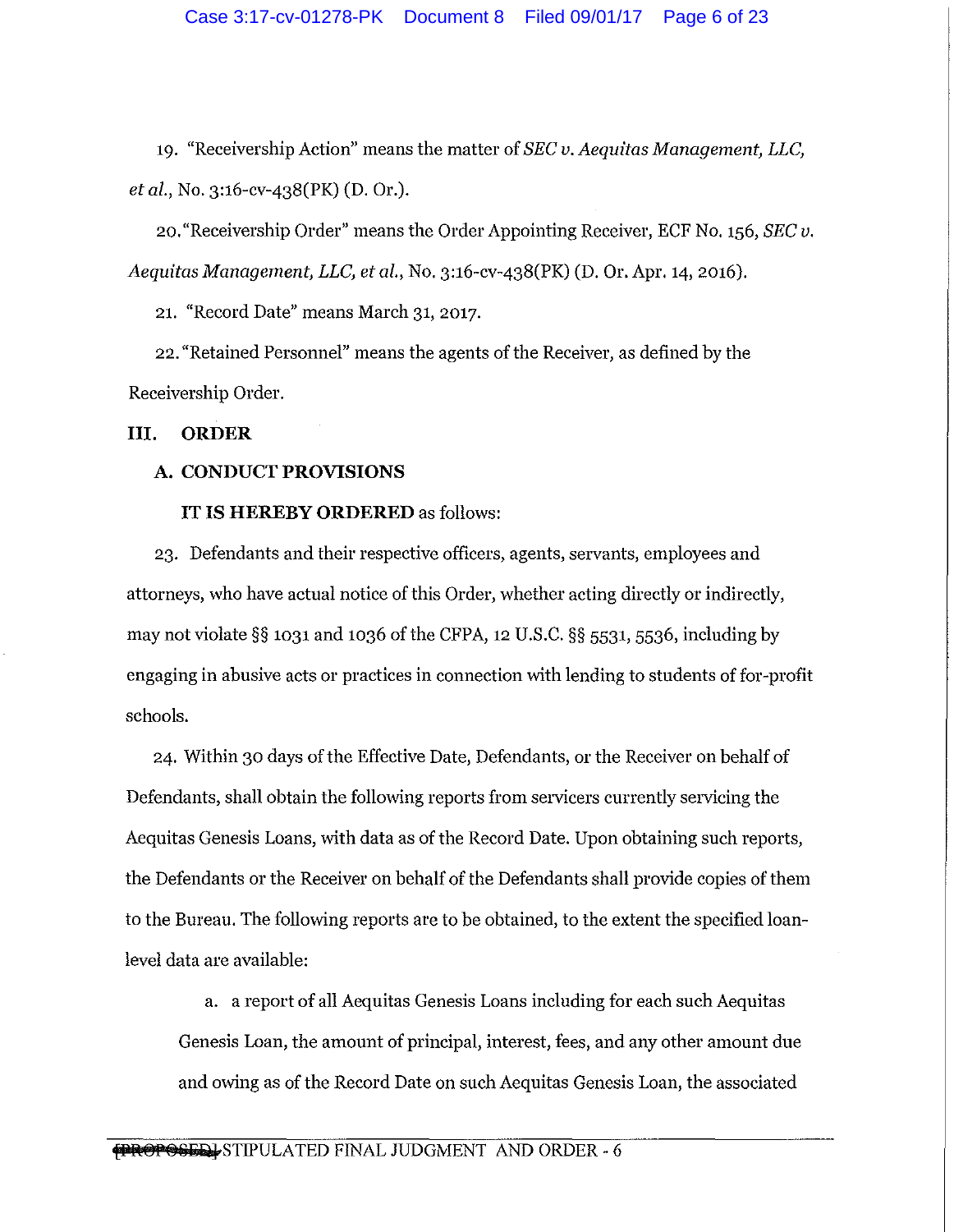Borrower's name, a unique identifying number, and most currently available postal address, phone number, and email address.

b. a report of all Active Aequitas Genesis Loans including for each such Active Aequitas Genesis Loan, the amount of principal, interest, fees, and any other amount due and owing as of the Record Date on such Active Aequitas Genesis Loan, the associated Borrower's name, a unique identifying number, and most currently available postal address, phone number, and email address.

c. a report of all Defaulted Aequitas Genesis Loans, including for each such Defaulted Aequitas Genesis Loan, the amount of principal, interest, fees, and any other amount due and owing as of the Record Date on such Defaulted Aequitas Genesis Loan, the associated Borrower's name, a unique identifying number, and most currently available postal address, phone number, and email address.

d. a report of all Closed School Loans, including for each such Closed School Loan, the amount of principal, interest, fees, and any other amount due and owing as of the Record Date on such Closed School Loan, the associated Borrower's name, a unique identifying number, and most currently available postal address, phone number, and email address.

25. For each Closed School Loan, Defendants, and the Receiver on behalf of Defendants, are permanently restrained and enjoined as of the Effective Date from:

a. Engaging in any collection activity with respect to each such Closed School Loan; however, Defendants will not be regarded as in violation of this Order if they send out routine statements or notices that could be considered collection activity within 20 days after the Effective Date;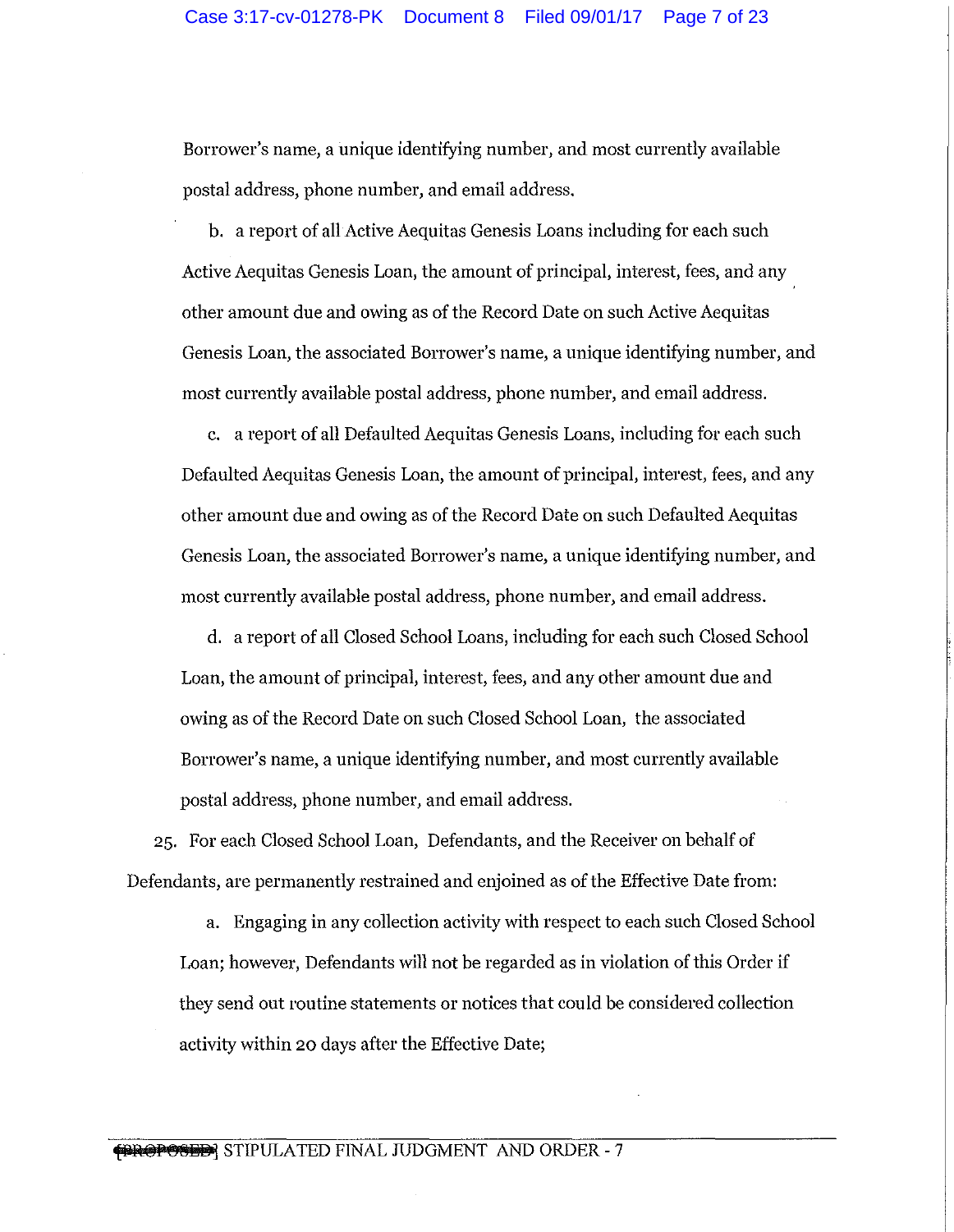b. Accepting any future payment on any such Closed School Loan, including any future payment made in connection with any statement or notice permitted by subparagraph (a), provided, however, that in the event that such a payment is discovered to be accepted and processed, Defendants, or the Receiver acting on Defendants' behalf, will return the payment to the Borrower within a reasonable time; and

c. Reselling, transferring, or assigning any such Closed School Loan.

26. For each Defaulted Aequitas Genesis Loan, Defendants, and the Receiver on · behalf of Defendants, are permanently restrained and enjoined as of the Effective Date from:

a. Engaging in any collection activity with respect to each such Defaulted Aequitas Genesis Loan; however, Defendants will not be regarded as in violation of this Order if they send out routine statements or notices that could be considered collection activity within 20 days after the Effective Date;

b. Accepting any future payment on any such Defaulted Aequitas Genesis Loan, including any future payment made in connection with any statement or notice permitted by subparagraph (a), provided, however, that in the event that such a payment is discovered to be accepted and processed, Defendants, or the Receiver acting on Defendants' behalf, will return the payment to the Borrower within a reasonable time; and

c. Reselling, transferring, or assigning any such Defaulted Aequitas Genesis Loan.

27. For each Active Aequitas Genesis Loan, Defendants, and the Receiver on behalf of Defendants, are permanently restrained and enjoined as of the Effective Date from: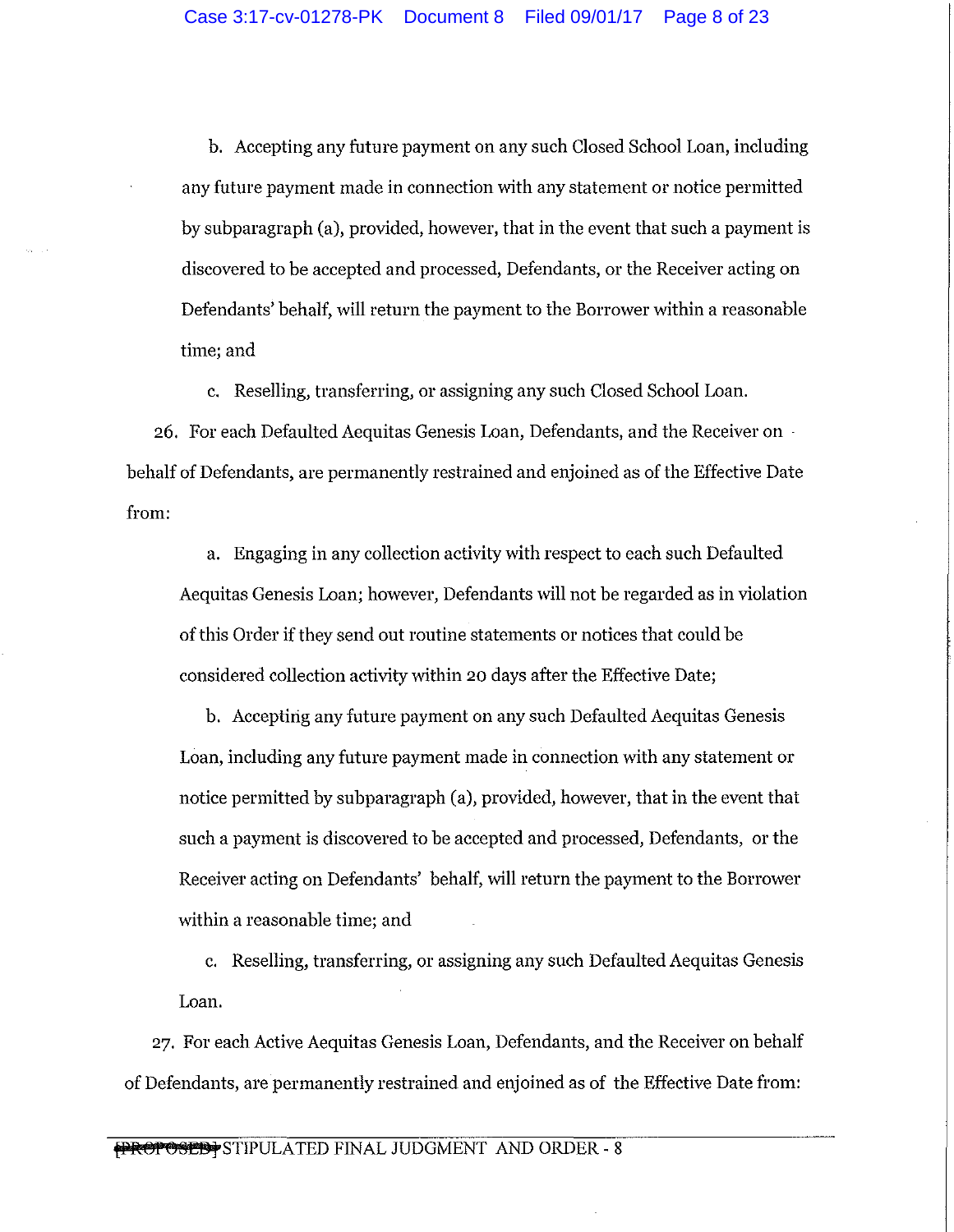a. Reselling, transferring, or assigning any such Active Aequitas Genesis Loan, unless:

i. Defendants, or the Receiver on behalf of Defendants, ensure that the principal amount of each such loan sold, transferred or assigned reflects the reduction required in paragraph 32;

ii. Within five business days of reaching an agreement in principle to sell, transfer or assign any Active Aequitas Genesis Loans, in which the terms have been agreed upon by the parties but the Receiver has not yet sought the authority of the Receivership Court to make such a sale, transfer, or assignment, Defendants, or the Receiver on behalf of Defendants, must provide the Bureau:

1. notice of the fact that such agreement in principle has been reached;

2. the name of the proposed purchaser, transferee or assignee;

3. the list of Active Aequitas Genesis loans to be sold, transferred or assigned; and

4. the proposed written agreement memorializing the terms of the proposed sale, transfer, or assignment;

iii. Within five business days prior to filing a motion seeking court approval for any such sale, transfer or assignment of Active Aequitas Genesis Loans, Defendants, or the Receiver on behalf of Defendants, must provide the Bureau:

1. notice of its intention to file any such motion; and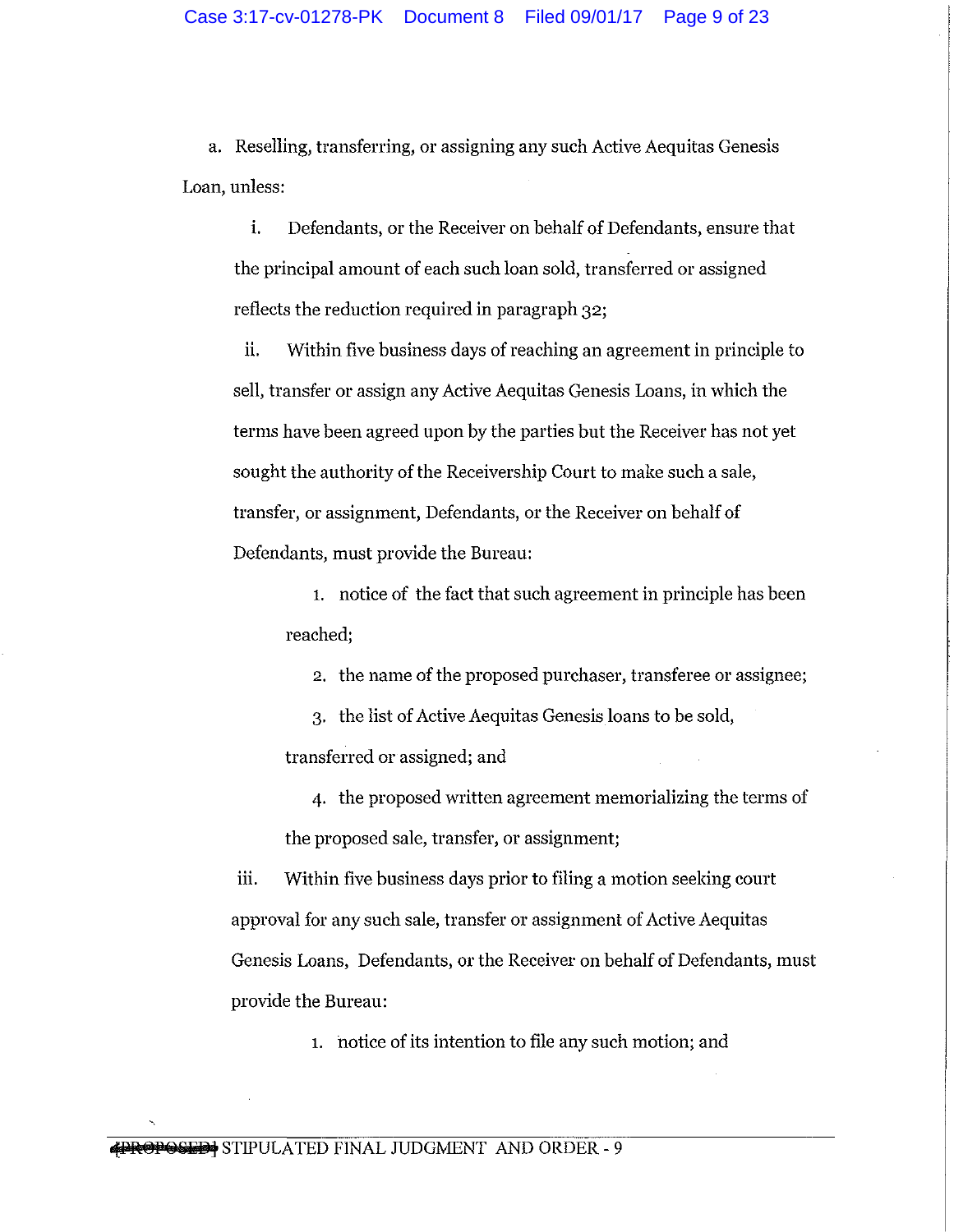2. the proposed motion papers, including any attachments thereto;

iv. Defendants, or the Receiver on behalf of Defendants, ensure that the final agreement memorializing any such sale, transfer or assignment of any Active Aequitas Genesis Loans contains a provision requiring the purchaser, transferee or assignee to adopt or abide by the terms and provisions of this Order requiring ongoing performance for the Bureau;

b. Any motion seeking approval for any such sale, transfer or assignment of Active Aequitas Genesis Loans shall (1) contain a request to the Court that the terms of this Order requiring ongoing performance for the Bureau shall be enforceable against the purchaser, transferee or assignee; and (2) not seek to sell, transfer or assign such loans free and clear of rights, claims or defenses of any borrower, co-borrower or guarantor on any such Loan.

28. For each Active Aequitas Genesis Loan, Defendants, and the Receiver on behalf of Defendants, are permanently restrained and enjoined as of 60 days after the Effective Date from:

a. Engaging in any collection activity with respect to each such Active Aequitas Genesis Loan that seeks an amount in principal greater than the amount identified in paragraph 32, including by:

i. calculating interest or fees based on a principal amount greater than the amount identified in paragraph 32, however, in the event interest or fees have been calculated on a principal amount greater than the amount identified in paragraph 32, the excess amounts that have been paid by the Borrower will be applied to the Borrower's principal balance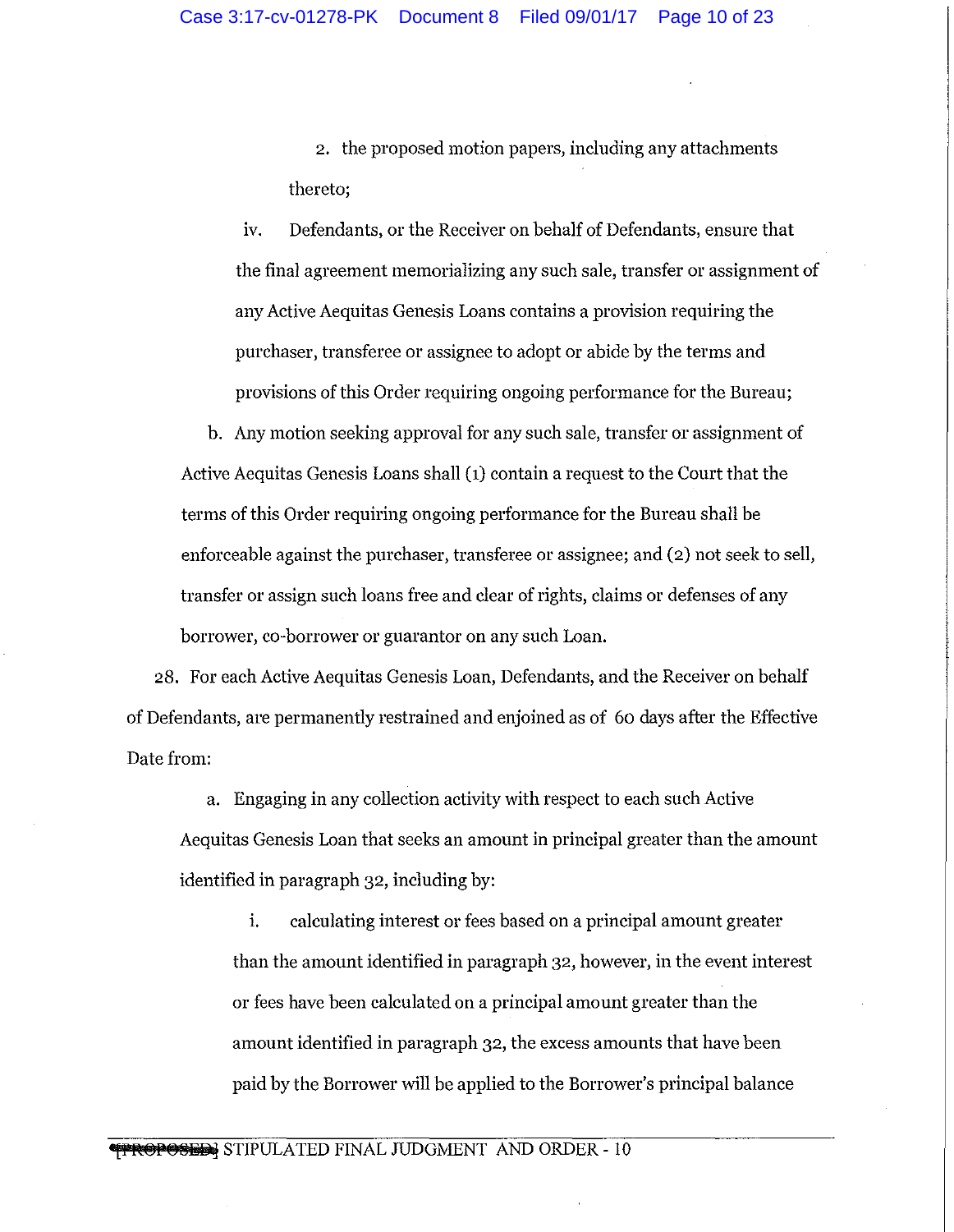unless the Borrower seeks a refund of such improperly charged amounts, in which case the Borrower will be supplied a refund; and

ii. representing to the Borrower of any such Active Aequitas Genesis Loan that the principal amount owed is greater than the amount identified in paragraph 32.

29. Within 30 days of the Effective Date, Defendants, or the Receiver on behalf of Defendants, must request that and use commercially reasonable efforts to follow up with any servicer that furnished trade line information for Aequitas Genesis Loans to credit reporting agencies to furnish deletion codes to said credit reporting agencies to delete such information from subject Borrowers' credit reports. For Borrowers of Active Aequitas Genesis Loans who perform under such Loans after the Effective Date, Defendants, or the Receiver on behalf of Defendants, may direct the servicer to report such performance to credit reporting agencies in accordance with applicable law. For any Borrowers who become or continue to be delinquent or in default after the Effective Date, Defendants, or the Receiver on behalf of Defendants, may direct the servicer to report such Borrowers' status to credit reporting agencies in accordance with applicable law; however, any such reporting shall reflect the balance as modified by this Order.

30. Defendants, or the Receiver on behalf of Defendants, shall direct any person or entity collecting on Active Aequitas Genesis Loans to fully comply with all applicable requirements of the Fair Debt Collection Practices Act ("FDCPA"), 15 U.S.C. §§ 1692 *et seq.,* in any such collection.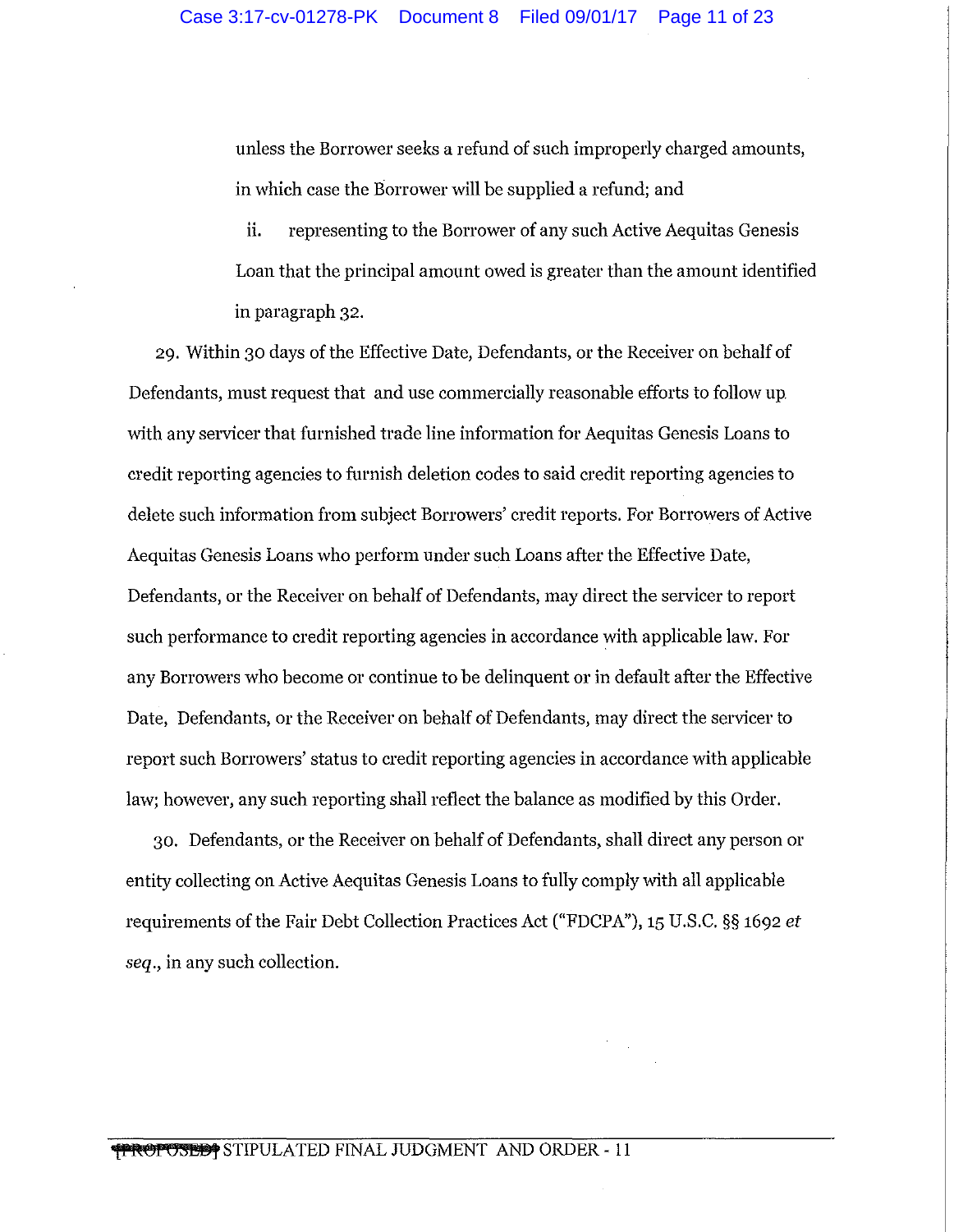#### **B. REDRESS AND REMEDIATION**

#### IT IS **FURTHER ORDERED** that:

31. Within 60 days after the Effective Date, Defendants, or the Receiver on behalf of Defendants, will discharge and cancel all amounts shown as owed in the report provided to the Bureau under paragraph 24, including principal, interest, fees or any other amounts, in connection with:

- a. all Closed School Loans; and
- b. all Defaulted Aequitas Genesis Loans.

32. Within 60 days after the Effective Date, Defendants, or the Receiver on behalf of Defendants, shall reduce the principal amount owed as of the Record Date on each Active Aequitas Genesis Loan, as identified in the report provided to the Bureau under paragraph 24, by 55% and discharge and cancel such principal and any accrued and unpaid interest, fees and charges that are 30 or more days past due as of the Record Date.

33. Defendants, or the Receiver on behalf of Defendants, shall use commercially reasonable efforts to obtain guidance from the Internal Revenue Service indicating that the Receiver is not required to make federal tax filings (including sending 1099 forms to Borrowers) as a result of the debt relief provided in this Order, prior to the time such forms would be required to be sent. If the Receiver, in consultation with his counsel, is satisfied that such guidance is reliable, the Receiver shall not make applicable federal tax filings and shall not send Borrowers 1099 forms.

34. Defendants, or the Receiver on behalf of Defendants, must provide each Borrower of a Closed School Loan and each Borrower of a Defaulted Aequitas Genesis Loan with the following notice within 90 days of the Effective Date. Nothing else but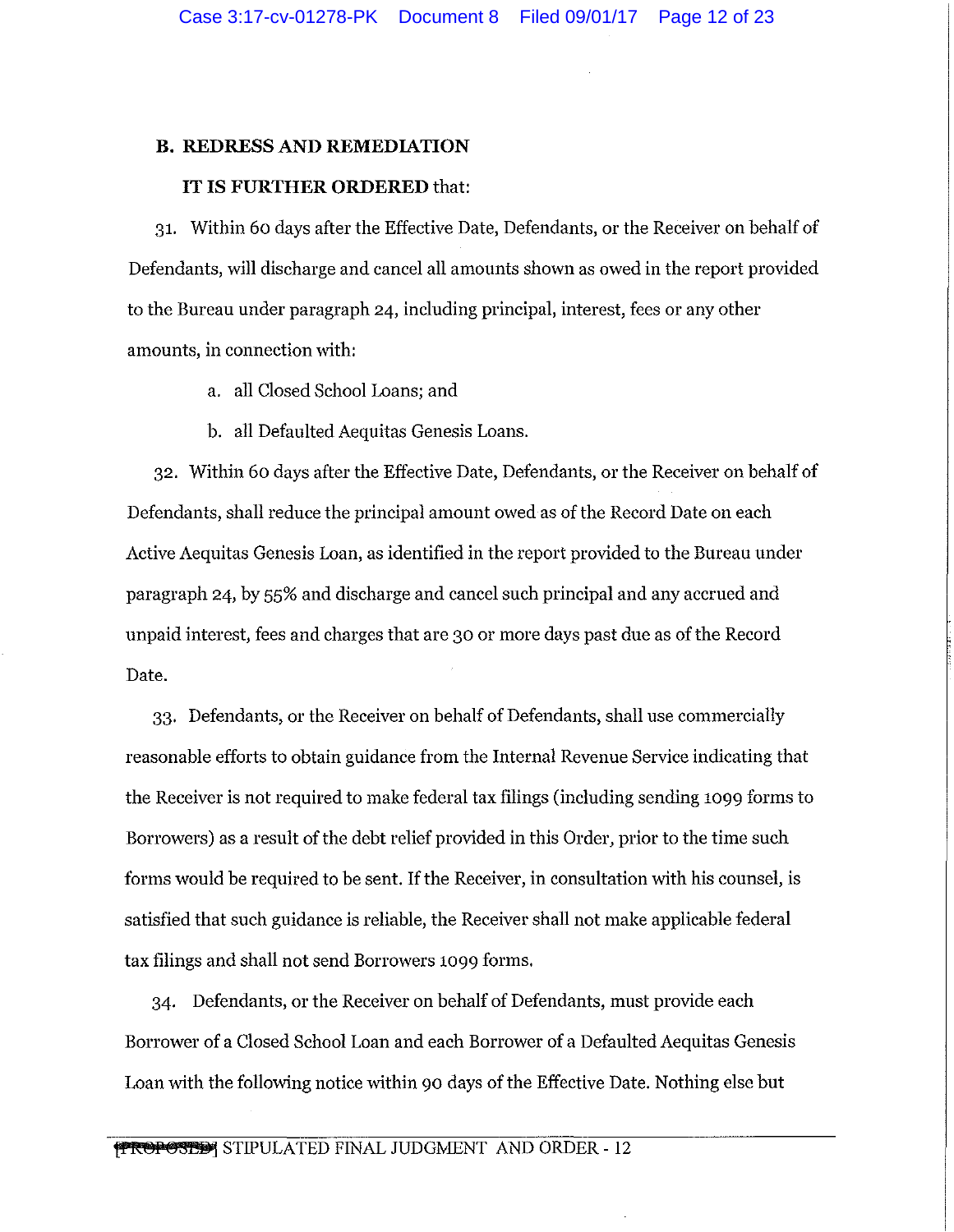such notice shall be sent in combination with the mailing of this notice and such mailing will be sent to the most recently available postal address as contained on the servicer's system of record. The notice shall contain the following information:

a. The outstanding amount that had been owed under each Aequitas Genesis Loan as of the Record Date by such Borrower;

b. The fact that each such amount has been reduced, discharged and canceled in full and such Borrower no longer owes any amounts under his or her Aequitas Genesis Loan;

c. The fact that the cancellation of the amounts owed for each such Aequitas Genesis Loan is pursuant to this Order;

d. The fact that the Borrower will not be subjected to any new debt-collection or credit-reporting activities related to each such Aequitas Genesis Loan;

e. Any such reduction, discharge or cancellation of principal may result in tax liabilities of the borrower to the Internal Revenue Service and state taxing authorities;

f. No amounts that were due and owing and were paid prior to the Record Date will be returned to the Borrower.

35. Within 90 days of the Effective Date, Defendants, or the Receiver on behalf of Defendants, must provide each Borrower of an Active Aequitas Genesis Loan written notice as described in paragraph 37 of his/her option to either continue paying the Current Payment Amount on the lowered principal balance or elect to have the loan reamortized using the lowered principal balance and remaining term of the subject loan, which will result in a Re-Amortization Payment Amount. No such notice is required to a Borrower and no Re-Amortization Payment Amount will be available to a Borrower,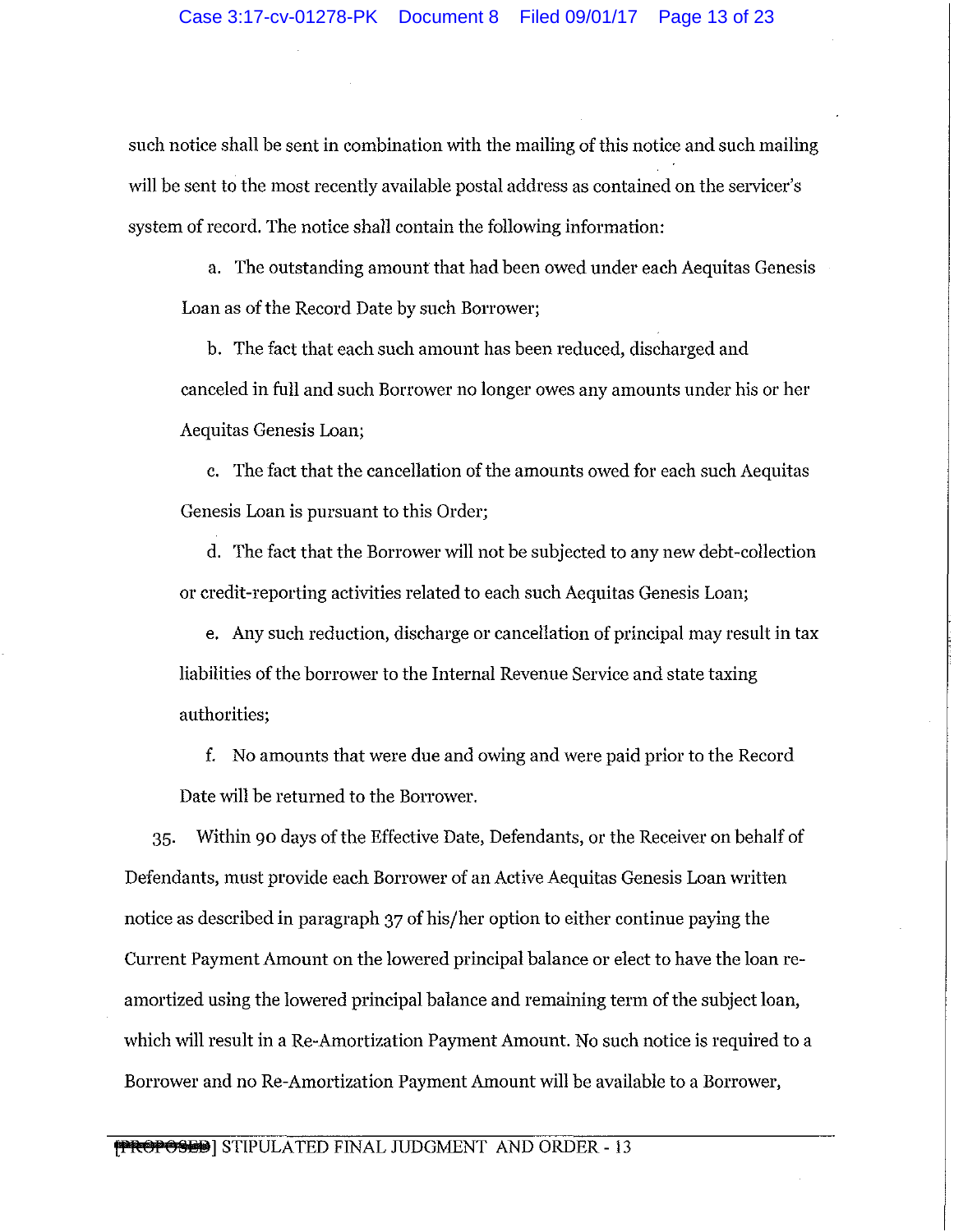however, if such Borrower's Current Payment Amount before re-amortization is less than \$20; in any event, a Borrower's Re-Amortization Payment Amount will not be less than \$20.

36. Each Borrower of an Active Aequitas Genesis Loan will have 90 days from the mailing date of such notice to make his/her election by completing the notice and returning it to Defendants, the Receiver (on behalf of Defendants) or the applicable servicer. If the Borrower does not make such an election, he or she will be required to pay the Current Payment Amount and the loan will not be re-amortized. For Borrowers as to whom Defendants, the Receiver on behalf of Defendants or the applicable servicer timely have received affirmative notice of election of the Re-Amortization Payment Amount, within 30 days following the expiration of the 90 day election period, Defendants, or the Receiver on behalf of Defendants, will re-amortize loans and adjust the monthly payment amount for all future unbilled and un-accrued loan payments to the Re-Amortization Payment Amount. Notwithstanding the foregoing, for any Active Aequitas Genesis Loan which already has been amended or modified pursuant to a forbearance plan to provide a Borrower with a monthly payment that is less than the applicable Re-Amortization Payment Amount and the Borrower has elected to accept the re-am01tization option, Defendants, or the Receiver on behalf of Defendants, shall not be required to adjust the monthly payment until the end of the applicable forbearance period. Defendants, or the Receiver on behalf of Defendants, will adjust the monthly payment to a Re-Amortization Payment Amount based on the principal balance of the Borrower's loan at the end of the applicable forbearance period.

37. Defendants, or the Receiver on behalf of Defendants, must provide each Borrower of an Active Aequitas Genesis Loan with the following notice pursuant to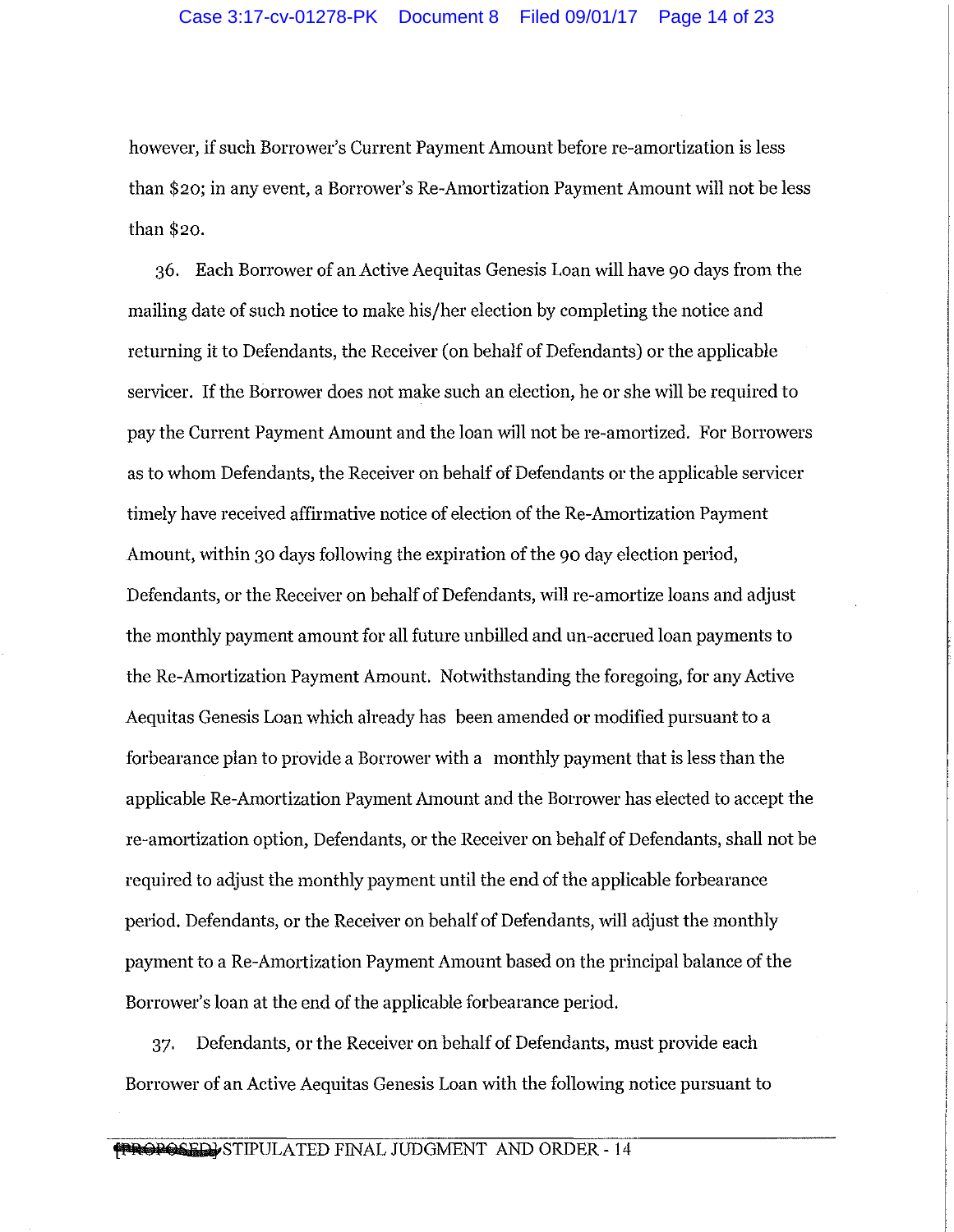paragraph 35. Nothing else but such notice shall be sent in combination with the mailing of this notice and such mailing will be sent to the most recently available postal address as contained on the servicer's system of record. The notice shall contain the following information:

a. Identification information that associates the loan to the Borrower;

b. The amount of principal owed as of the Record Date of each Active Aequitas Genesis Loan associated with such Borrower;

c. The amount of principal owed for each such Active Aequitas Genesis Loan after the reduction required in paragraph 32 has been applied;

d. A statement notifying the Borrower that the principal has been reduced by 55% pursuant to this Order;

e. A Re-Amortization Payment Amount option whereby the Borrower has 90 days from the mailing date of such notice to inform the servicer of his or her election to opt-in and have his or her loan re-amortized with the minimum monthly payment modified from the Current Payment Amount to a Re-Amortization Payment Amount;

f. The fact that if the Borrower does not make such an election by the required date, the Current Payment Amount will continue as the amount due on his or her loan each month;

g. The fact that replacing the Current Payment Amount with the Re-Amortization Payment Amount may reduce the amount such Borrower pays each month but will cost the Borrower more over the life of the loan than if he or she continued with the Current Payment Amount;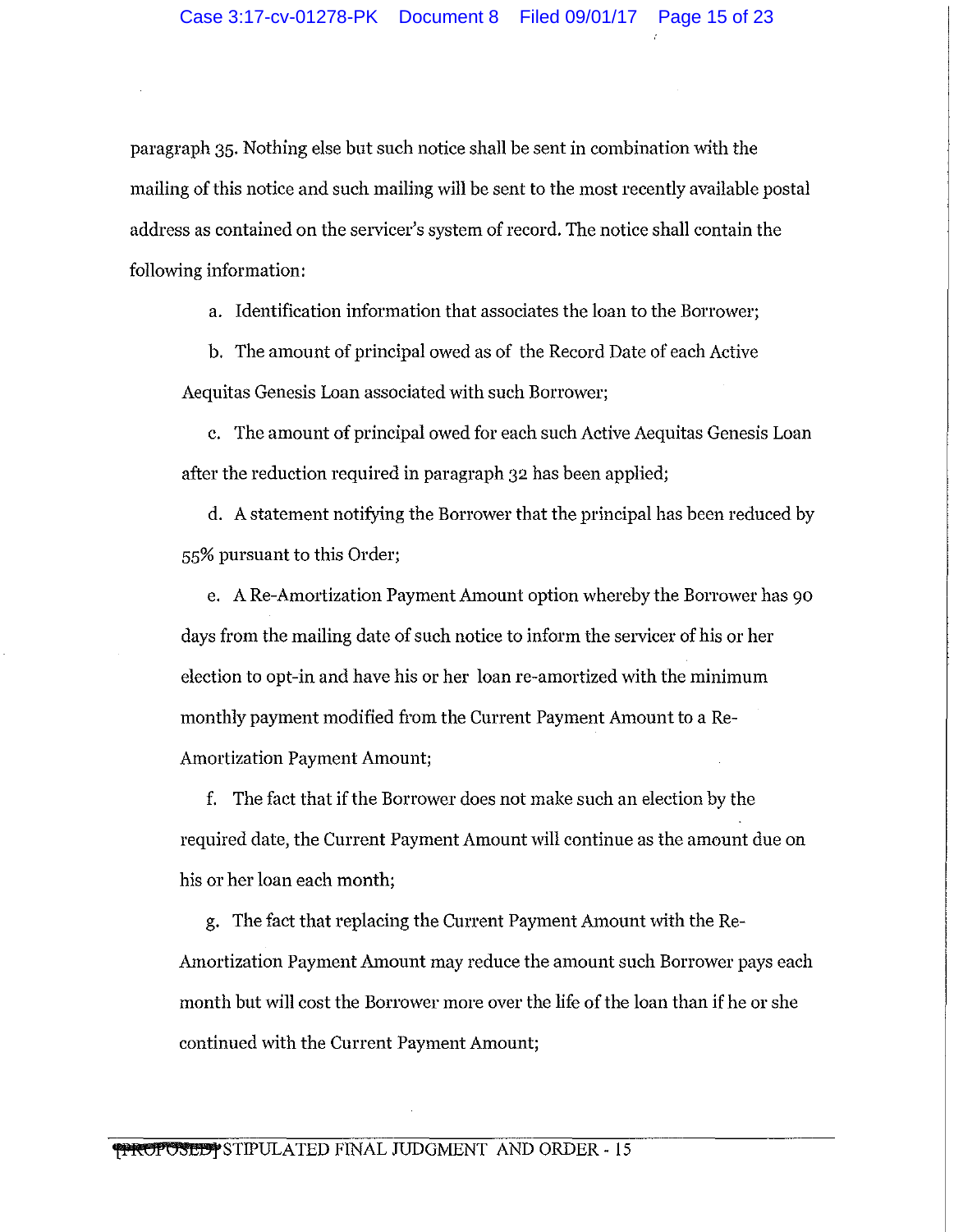h. The fact that a Borrower's election will not waive any rights, claims or defenses that the Borrower and any co-borrower or guarantor may have with respect to the loan.

i. The fact that continuing to pay the Current Payment Amount (or more) each month will result in full satisfaction of his or her loan before the payment term has expired, and will cost the Borrower less overall than if he or she elected to use the Re-amortization Payment Amount;

j. The following specific information individualized for each Borrower on an Active Aequitas Genesis Loan:

i. The estimated total amount of principal and interest the Borrower will pay if the Borrower pays each current Payment Amount as scheduled, as well as the estimated date of pay-off of the Active Aequitas Genesis Loan under these circumstances;

ii. The estimated total amount of principal and interest that the Borrower will pay if the Borrower elects his or her option to pay the Re-Amortization Payment Amount and pays such Re-Amortization Payment Amount as scheduled, as well as the estimated date of pay-off of the Active Aequitas Genesis Loan under these circumstances;

k. Any reduction, discharge or cancellation of principal may result in tax liabilities of the borrower to the Internal Revenue Service and state taxing authorities;

1. A statement notifying the Borrower that, if the Borrower desires, the Borrower at any time may make payments larger than the Re-Amortization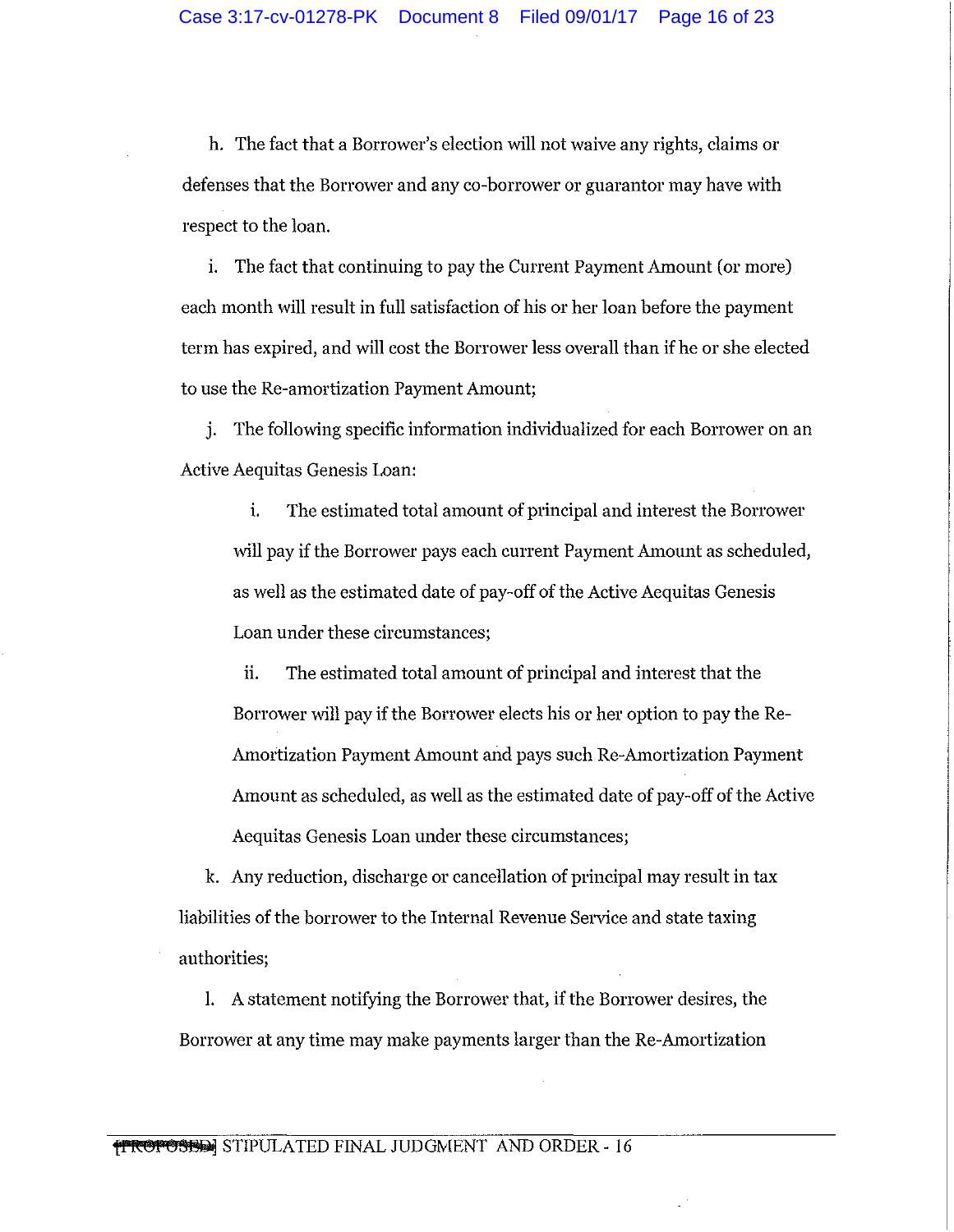Payment Amount, which if the loan is current would result in a shorter payoff period and interest savings; and

m. A statement notifying Borrowers on forbearance plans of their alternative payment options as set forth in paragraph 36.

n. A statement notifying Borrowers that the relief described does not waive or extinguish any rights, claims or defenses that the Borrower, any co-borrower and/ or guarantor may have with respect to his or her loan.

38. A proposed form of the notices required by paragraph 34 and 35 shall be provided to the Enforcement Director for his non-objection within 30 days of the Effective Date.

39. Defendants, or the Receiver on behalf of Defendants, shall include no materials other than the notices provided in paragraphs 34 and 35 in any envelope containing such notices, unless Defendants, or the Receiver on behalf of Defendants, have obtained written confirmation from the Enforcement Director that the Bureau does not object to the inclusion of such materials.

# **C. REPORTING REQUIREMENTS**

# IT IS **FURTHER ORDERED** that:

40. Defendants, or during the pendency of the Receivership Receiver on behalf of Defendants, shall notify the Bureau of any development that may affect their obligations arising under this Order, including, but not limited to, the replacement of the Receiver or the filing of any bankruptcy or insolvency proceeding by or against Defendants. Defendants, or the Receiver on behalf of Defendants, must provide this notice at least 30 days before the development or as soon as practicable after learning about the development, whichever is sooner.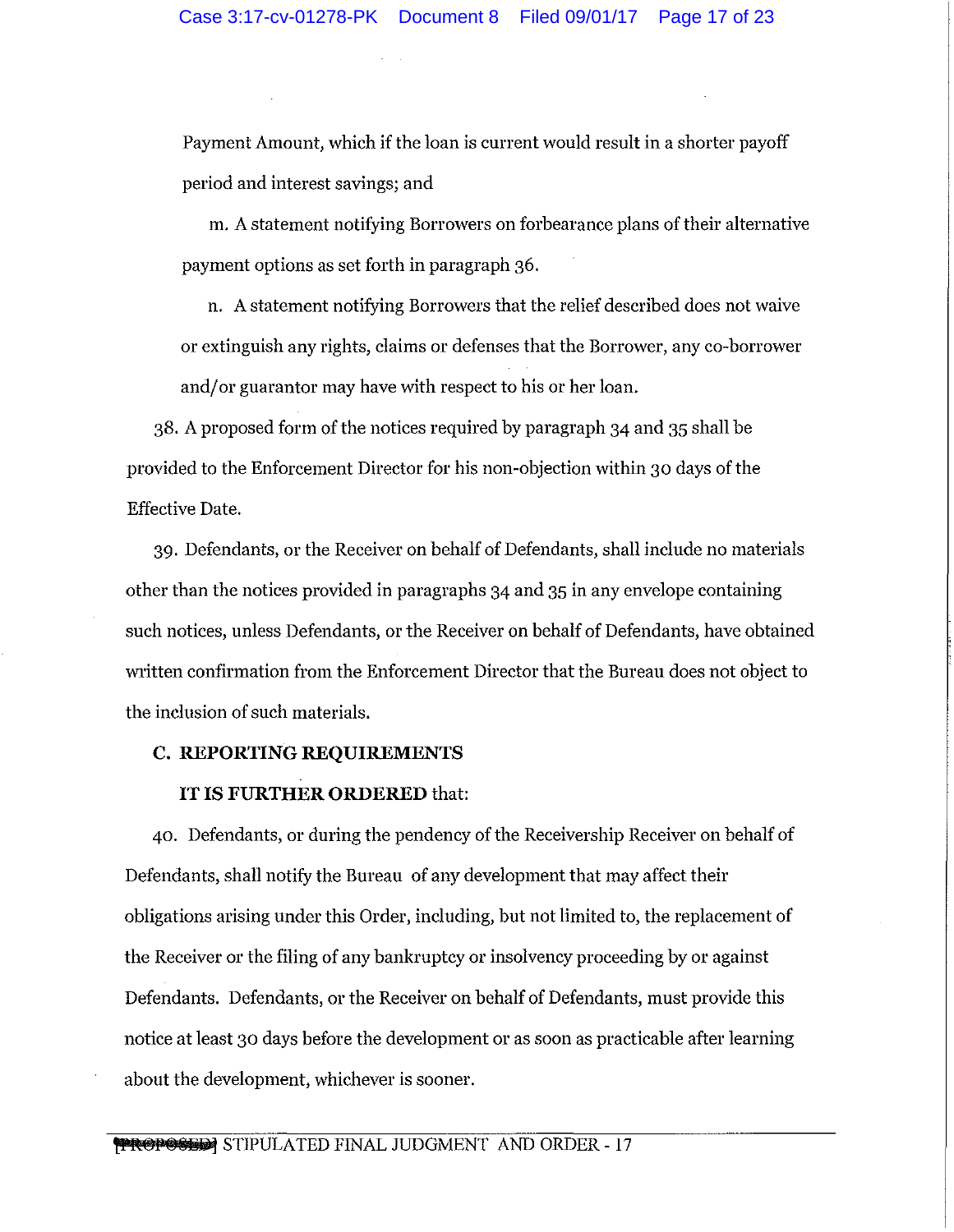41. Within 180 days of the Effective Date, and again one year after the Effective Date, Defendants, or the Receiver on behalf of Defendants, must submit to the Enforcement Director an accurate written compliance progress report, which, at a minimum:

a. Describes in detail the manner and form in which Defendants, or the Receiver on behalf of Defendants, as applicable, have complied with this Order; and

b. Attaches a copy of each Order Acknowledgment obtained under Section D, unless previously submitted to the Bureau.

42. Defendants, or the Receiver on behalf of Defendants, in carrying out the provisions of this Order, are permitted to make such adjustments to loan balance amounts, accrual of interest and Borrower payment amounts and process refunds to Borrowers (including providing Borrower refunds or reimbursements not expressly required by this Order) as may be necessary to assure compliance with this Order, but in any event in a manner that is fair and transparent to Borrowers subject to such adjustments and in a manner that is otherwise in compliance with this Order.

#### **D. ORDER DISTRIBUTION AND ACKNOWLEDGEMENT**

#### **IT IS FURTHER ORDERED** that:

43. Within 15 days of the Effective Date, Defendants, or the Receiver on behalf of Defendants, must deliver a copy of this Order to each employee or agent of the Receiver who or which is, as of the Effective Date, employed or retained by the Receiver and who or which has responsibilities that extend beyond the Effective Date related to the subject matter of this Order.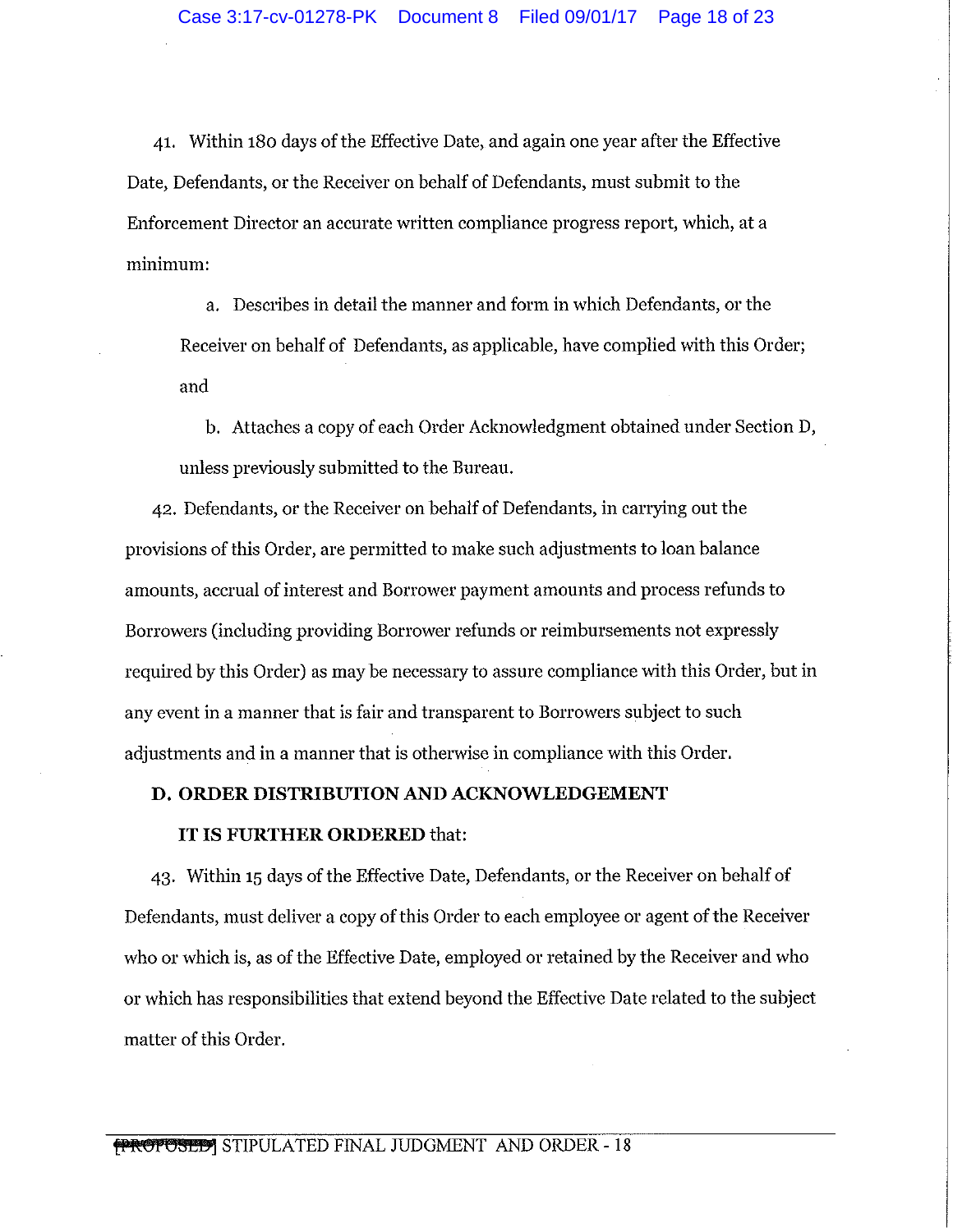44. Within 30 days of the Effective Date, the Receiver shall provide a signed and dated statement to the Bureau of the Receiver's compliance with paragraph 43, and shall provide a signed and dated statement from the servicer, or any other third-party service provider tasked with canying out responsibilities under this Order, acknowledging receipt of this Order, ensuring that any electronic signatures comply with the requirements of the E-Sign Act, 15 U.S.C. §§ 7001 et. seq..

### **E. RECORDKEEPING**

#### **IT IS FURTHER ORDERED** that:

45. Defendants, or the Receiver on behalf of Defendants, must maintain for 3 years from the Effective Date or the duration of the Receivership, whichever is lesser, all documents and records necessary to demonstrate full compliance with this Order, including all submissions to the Bureau.

46. Aequitas, or the Receiver on Aequitas's behalf, must make the documents identified in paragraph 45 available to the Bureau upon the Bureau's request.

# **F. NOTICES**

## **IT IS FURTHER ORDERED** that:

47. Unless otherwise directed in writing by the Bureau, Defendants, or the Receiver on behalf of Defendants, must provide all submissions, requests, communications, or other documents relating to this Order in writing, with the subject line *CFPB v. Aequitas Management, LLC,* 17-cv-1278 (D. Or.) and send them either

> a. By overnight courier (not the U.S. Postal Service), as follows: Assistant Deputy Enforcement Director Consumer Financial Protection Bureau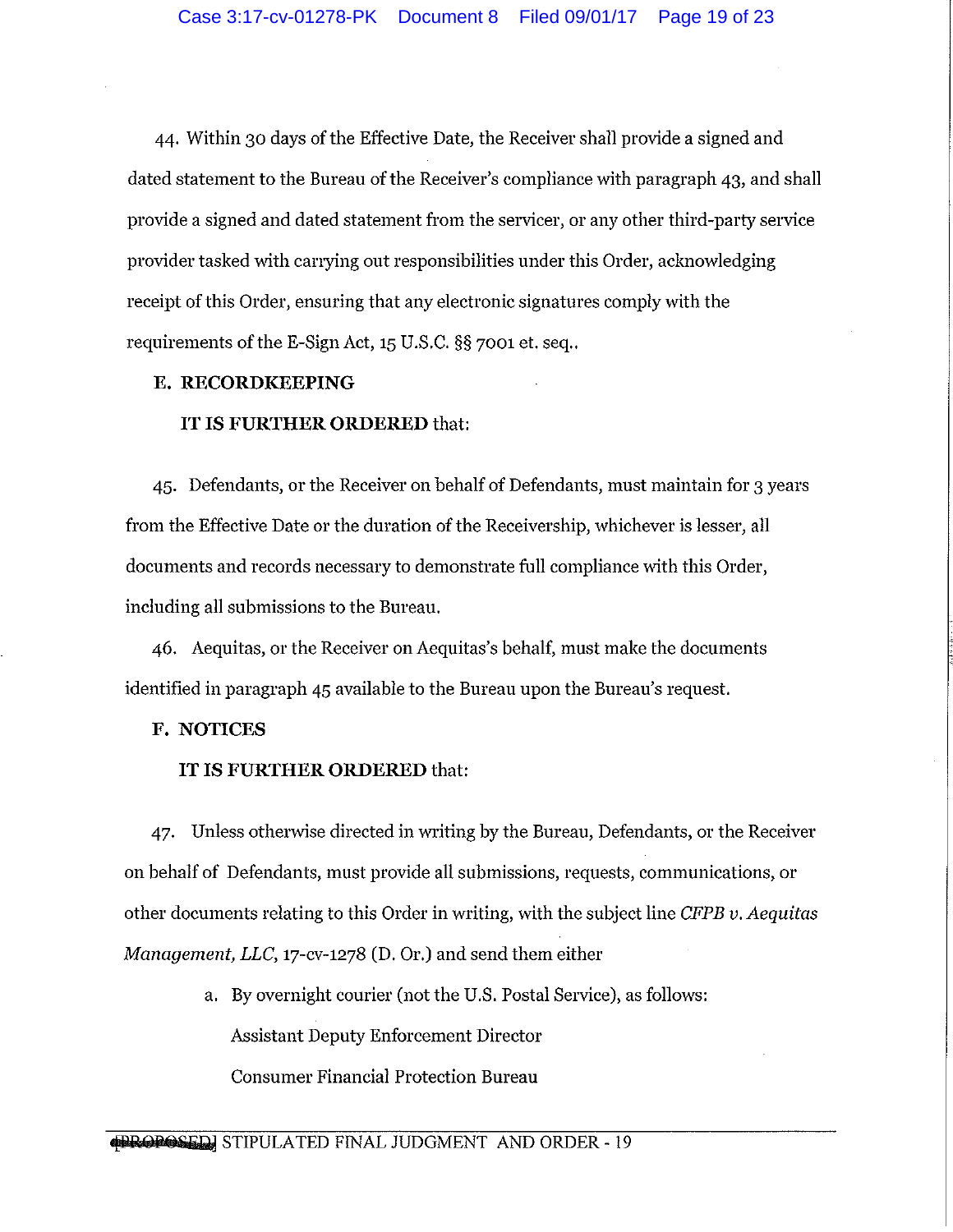# ATTENTION: Office of Enforcement

1700 G Street NW

Washington, DC 20552; or

b. By first-class mail to the below address and contemporaneously by email

to Enforcement\_Compliance@cfpb.gov:

Assistant Deputy Enforcement Director

ATTENTION: Office of Enforcement

1700 G Street NW

Washington, DC 20552

# **G. COOPERATION WITH THE BUREAU**

## **IT IS FURTHER ORDERED** that:

48. Defendants, or during the pendency of the Receivership the Receiver on behalf of Defendants, will cooperate fully with the Bureau as necessary to achieve the goals and carry out the requirements of this Order.

49. Defendants, or during the pendency of the Receivership the Receiver on behalf of Defendants, will cooperate fully to help the Bureau determine the identity and the location of, and the relief provided pursuant to this Order for each Affected Consumer, from the information within Defendants' or the Receiver's possession and control or a servicer's system of record.

# **H. MODIFICATIONS TO NON-MATERIAL REQUIREMENTS IT IS FURTHER ORDERED** that:

50. Notwithstanding the provisions of paragraph 53 (section K), any time limits for performance fixed by this Order may be extended by mutual written agreement of the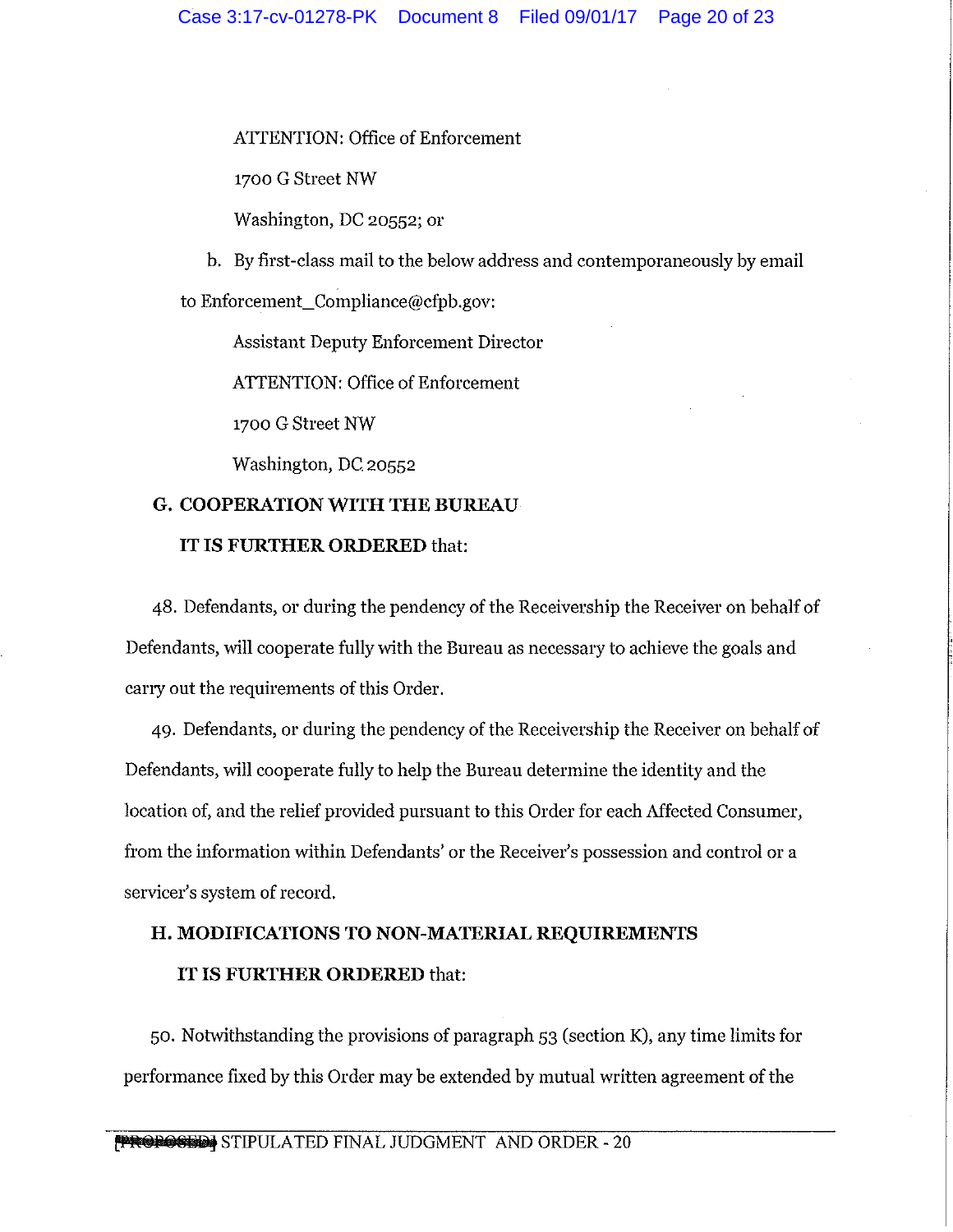parties (or, as applicable, the Receiver) and without further Court approval. Additionally, details related to the administration of Sections C through G of this Order may be modified by written agreement of the parties (or, as applicable, the Receiver) and without further Court approval. Any other modifications to this Order may be made only upon approval of the Court, upon motion by any party.

#### **I. RELEASE**

#### **IT IS FURTHER ORDERED** that:

51. The Bureau releases and discharges Defendants from all potential liability for law violations that the Bureau has or might have asserted based on the practices described in the Complaint, to the extent such practices occurred before the Effective Date and the Bureau knows about them as of the Effective Date. The Bureau may use the practices described in this Order in future enforcement actions against Defendants, including, without limitation, to establish a pattern or practice of violations or the continuation of a pattern or practice of violations or to calculate the amount of any penalty. This release does not preclude or affect any right of the Bureau to determine and ensure compliance with the Order, or to seek penalties for any violations of the Order.

# **J. LIMITATION OF LIABILITY UNDER RECEIVERSHIP ORDER IT IS FURTHER ORDERED** that:

52. Notwithstanding any other terms, conditions or provisions of this Order, pursuant to the Receivership Order, the Receiver and the Retained Personnel are entitled to rely on all outstanding rules of law and the orders of the Receivership Court and shall not be liable to any person or party (including, without limitation, the Bureau)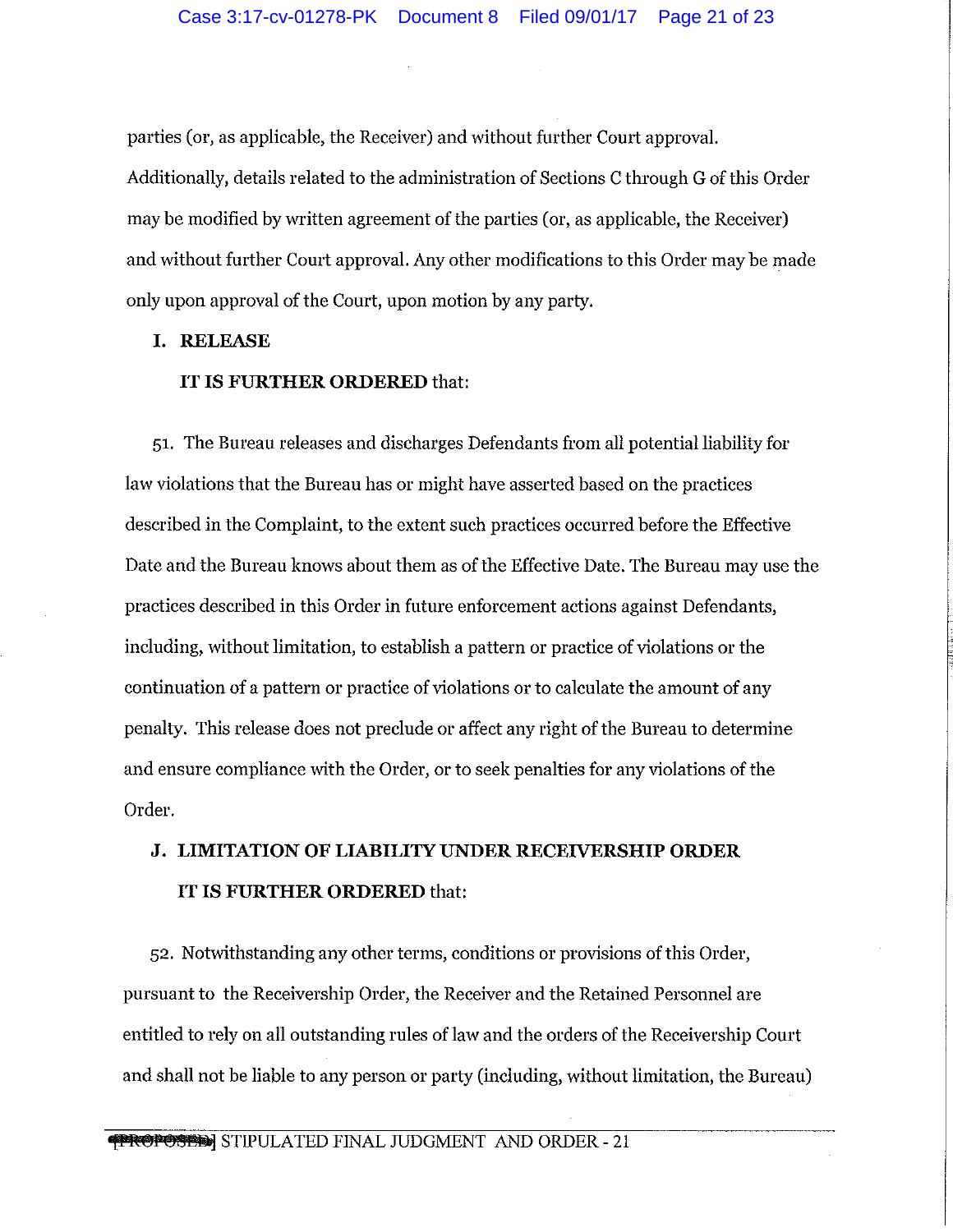for their own good faith compliance with this Order. Pursuant to the Receivership Order, in no event shall the Receiver or Retained Personnel be liable to any person or party (including, without limitation, the Bureau) for their good faith compliance with their duties and responsibilities as Receiver or Retained Personnel, nor shall the Receiver or Retained Personnel be liable to anyone for any actions taken or omitted by them except upon a finding by the Receivership Court that they acted or failed to act as a result of malfeasance, bad faith, gross negligence, or in reckless disregard of their duties.

# **K. RETENTION OF JURISDICTION**

## **IT IS FURTHER ORDERED** that:

53. This Court retains jurisdiction of this matter for purposes of construction, modification, and enforcement of this Order.

## IT IS **SO ORDERED.**

Dated this  $\perp$  day of  $\frac{\text{depth}}{\text{depth}}$ , 2017.